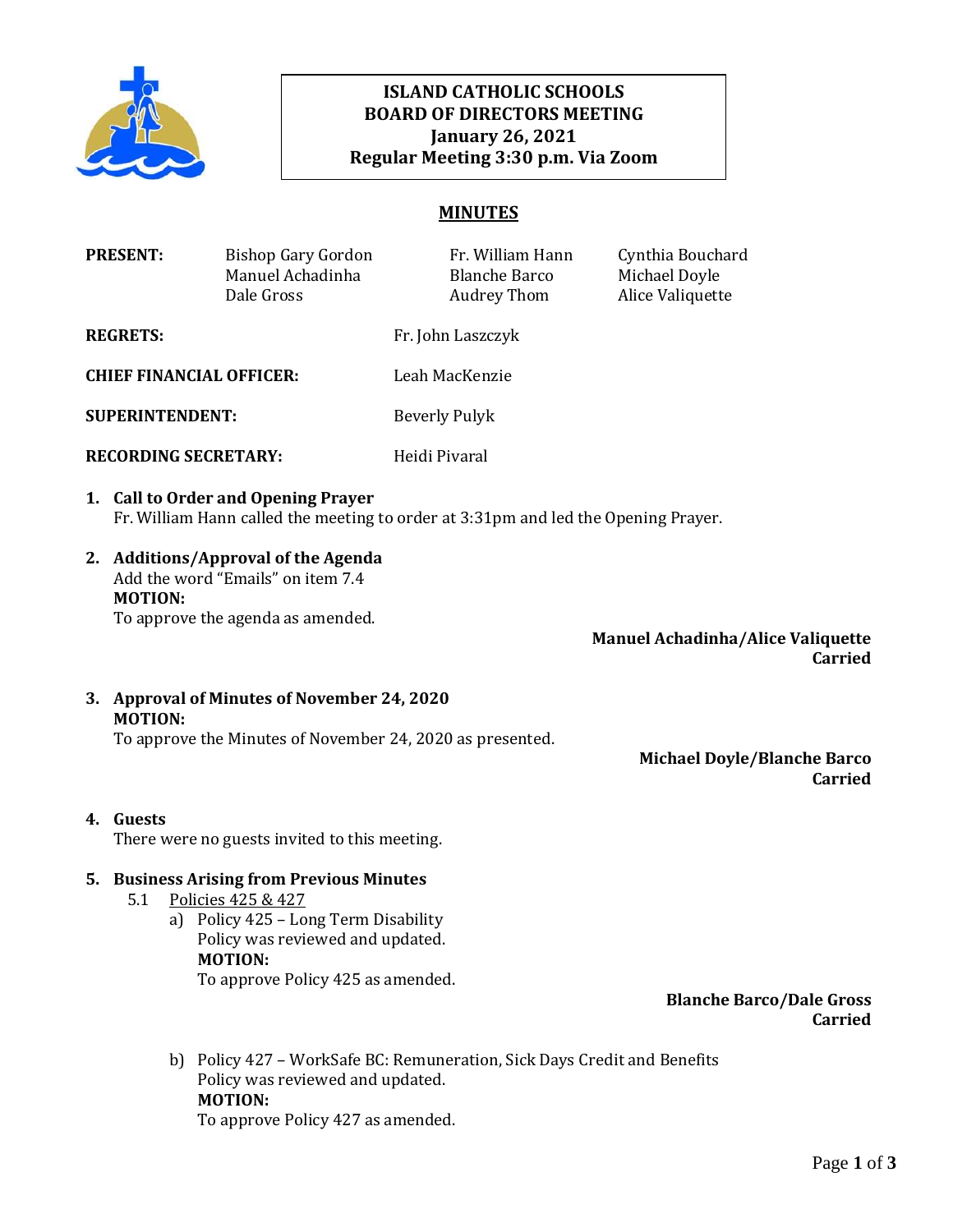## **Audrey Thom/Alice Valiquette Carried**

### 5.2 French Immersion Program

The minutes of January 2020 included revisiting this issue in one year. Discussion took place. The Board of Directors agreed to revisit in another year.

#### **6. Correspondence**

# 6.1 Card from Queen of Angels School Staff

Christmas card sent by Queen of Angels School Staff was read by Beverly Pulyk.

### **7. New Business**

7.1 2021-22 Tuitions

Leah MacKenzie provided rationale for the tuition increase (mostly cost of living increase) and highlighted last year's fundamental principles. Fr. William Hann and Beverly Pulyk thanked Leah MacKenzie and Lise Derzaph for the all their work required in this area. **MOTION:**

To approve the tuition rates for 2021-2022 as presented.

## **Manuel Achadinha/Alice Valiquette Carried**

7.2 Policy 420 – Teacher Transfer/Mutual Exchange Policy was reviewed and updated. **MOTION:** To approve Policy 420 as amended (rationale updated).

## **Audrey Thom/Michael Doyle Carried**

### 7.3 Policy 417 - Retirement Beverly indicated this policy does not parallel law. Discussion took place. **MOTION:** To remove Policy 417.

## **Alice Valiquette/Manuel Achadinha Carried**

## 7.4 CISDV Emails for Elected and Appointed Board Members Discussion took place. It was decided that Board Members will continue using their current email address and documents will be shared through Share Point and/or Google Drive starting in February.

## **8. Reports**

8.1 Superintendent's Report Beverly Pulyk highlighted items on her report.

## 8.2 Finances

8.2.1 Update on offer to purchase of St. Joseph's School (Chemainus) Leah MacKenzie and Keefer Pollard (District Principal) had a meeting with the Parish Council. The majority is willing to move forward with the sale of the property to the intentional society because it fulfills the criteria for community outreach. The next step